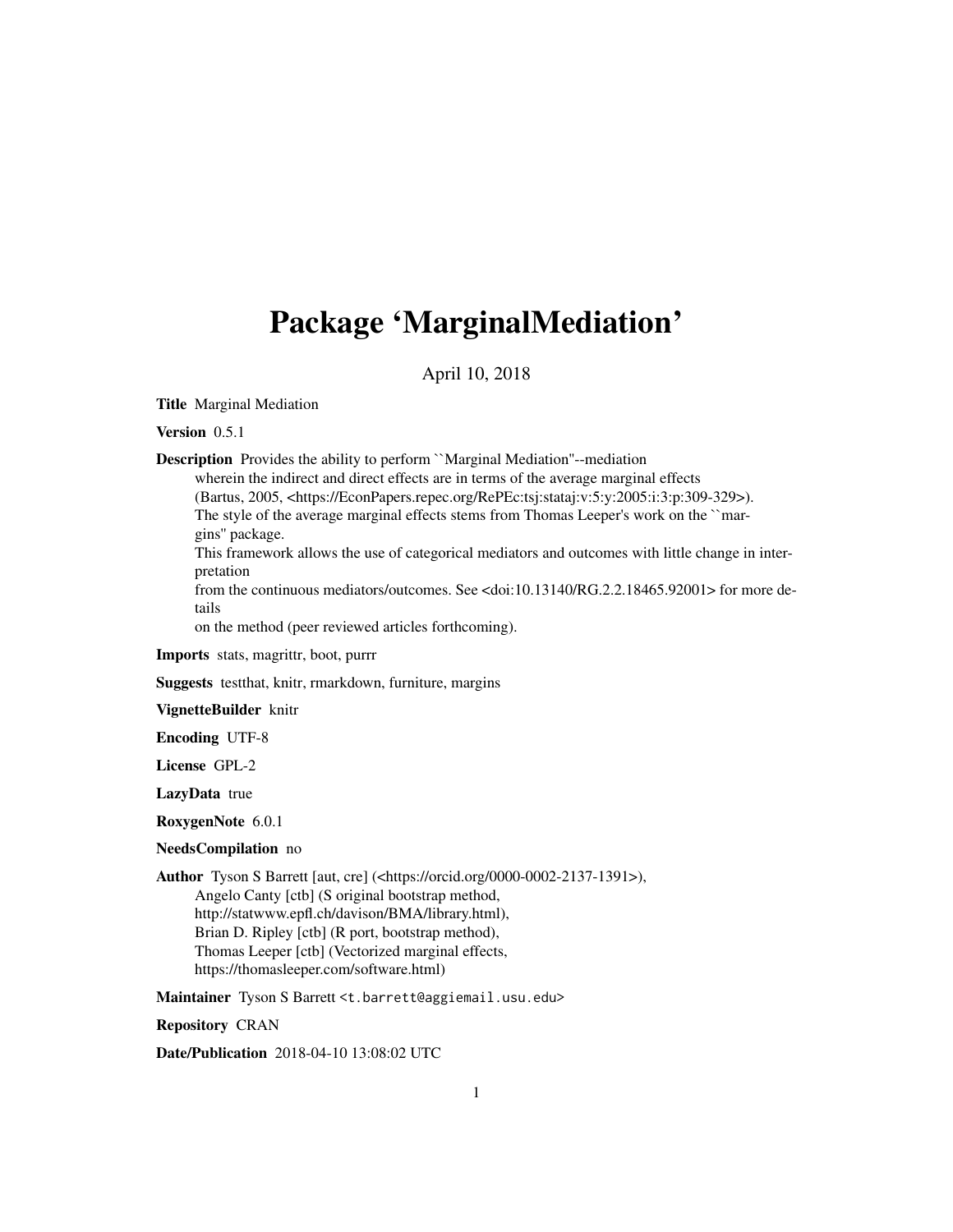### <span id="page-1-0"></span>R topics documented:

| Index | $\mathbf{8}$ |
|-------|--------------|

amed *Average Marginal Effects*

#### Description

Internal function for mma(). Based on the same strategy as margins by T. Leeper.

#### Usage

amed(model)

#### Arguments

model the model object

#### Author(s)

Tyson S. Barrett

frames *Average Marginal Effects*

#### Description

Provides the average marginal effects of a GLM model with bootstrapped confidence intervals. Similar results would be obtained from using margins:: margins().

#### Usage

```
frames(model, ci_type = "perc", boot = 100, ci = 0.95)
```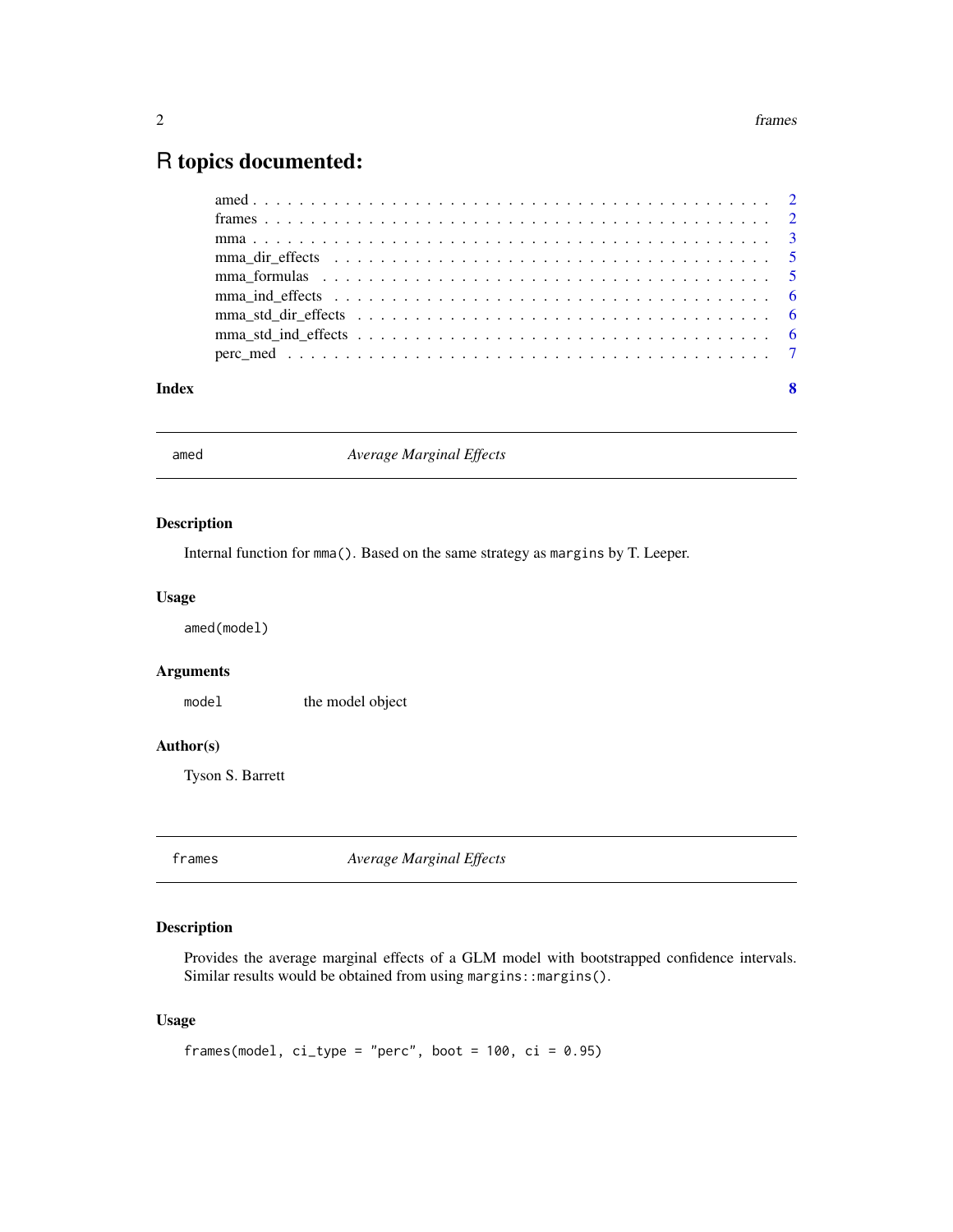#### <span id="page-2-0"></span> $mma$  3

#### **Arguments**

| model       | the model object                                                                   |
|-------------|------------------------------------------------------------------------------------|
| $ci_{type}$ | the type of boostrapped confidence interval; options are "perc", "basic", "bca"    |
| boot        | the number of bootstrapped samples; default is 100                                 |
| ci          | the confidence interval; the default is .975 which is the 95% confidence interval. |

#### Details

Using the average marginal effects as discussed by Tamas Bartus (2005), the coefficients are transformed into probabilities (for binary outcomes) or remain in their original units (continuous outcomes).

#### Author(s)

Tyson S. Barrett

#### References

Bartus, T. (2005). Estimation of marginal effects using margeff. The Stata Journal, 5(3), 309–329. <https://EconPapers.repec.org/RePEc:tsj:stataj:v:5:y:2005:i:3:p:309-329>

#### Examples

```
library(furniture)
data(nhanes_2010)
fit = glm(marijuana ~ home_means + gender + age + asthma,data = nhanes_2010,
           family = "binomial")
frames(fit)
```
mma *Marginal Mediation*

#### Description

Provides the ability to perform marginal mediation. Marginal mediation is particularly useful for situations where the mediator or outcome is categorical, a count, or some other non-normally distributed variable. The results provide the average marginal effects of the models, providing simple interpretation of the indirect effects.

#### Usage

```
mma(..., ind_{eff}ects, ci_{type} = "perc", boot = 500, ci = 0.95)
```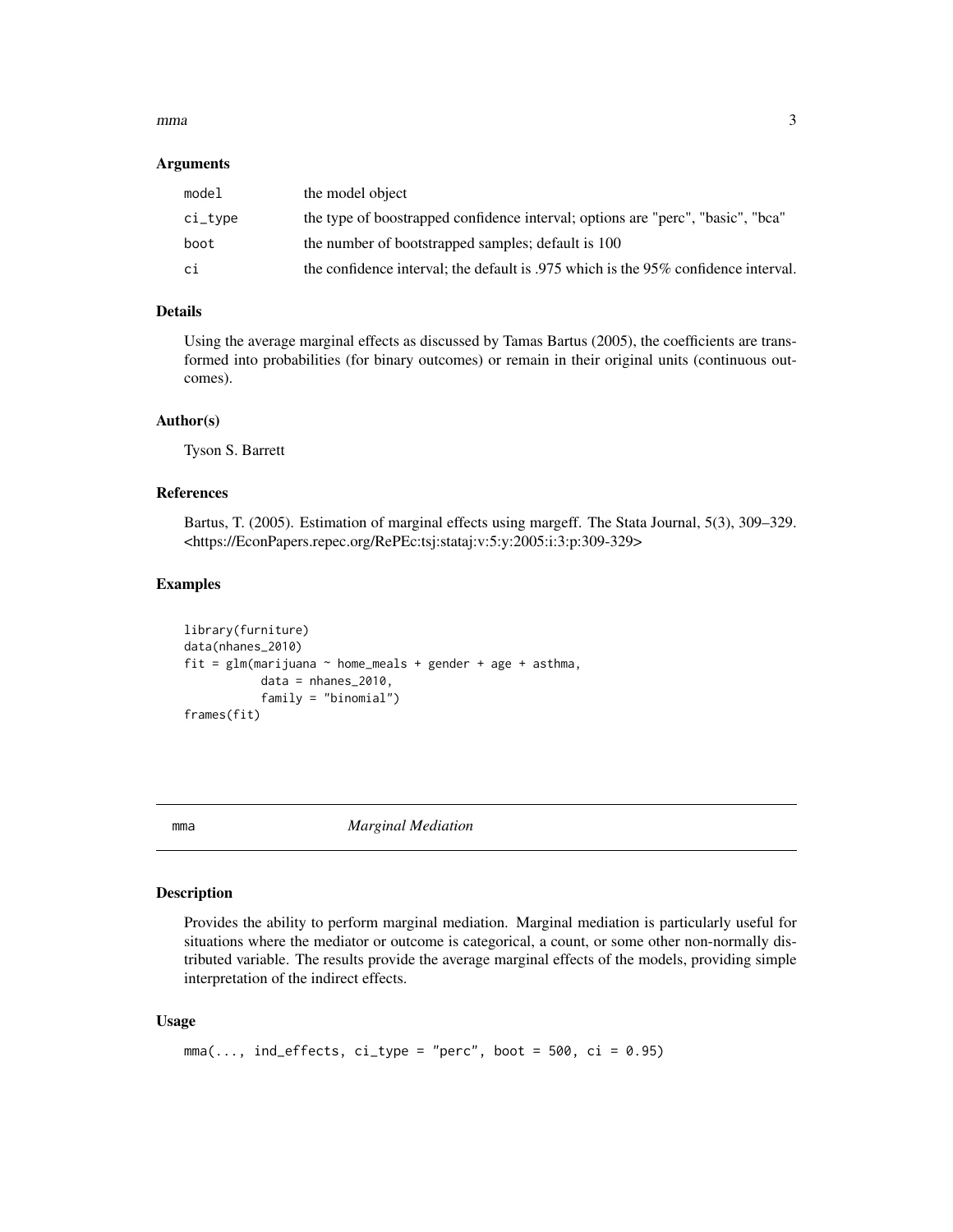#### Arguments

| $\cdot$     | the glm model objects; the first is the model with the outcome while the others<br>are the mediated effects ("a" paths)                                                                              |
|-------------|------------------------------------------------------------------------------------------------------------------------------------------------------------------------------------------------------|
| ind_effects | a vector of the desired indirect effects. Has the form "var1-var2".                                                                                                                                  |
| $ci$ -type  | a string indicating the type of bootstrap method to use (currently "perc" and<br>"basic" are available; "perc" is recommended). Further development will allow<br>the Bias-Corrected bootstrap soon. |
| boot        | the number of bootstrapped samples; default is 500                                                                                                                                                   |
| ci          | the confidence interval; the default is .95 which is the 95% confidence interval.                                                                                                                    |
|             |                                                                                                                                                                                                      |

#### Details

Using the average marginal effects as discussed by Tamas Bartus (2005), the coefficients are transformed into probabilities (for binary outcomes) or remain in their original units (continuous outcomes).

#### Value

A list of class mma containing:

| ind_effects  | the indirect effects reported in the average marginal effect |
|--------------|--------------------------------------------------------------|
| dir_effects  | the direct effects reported in the average marginal effect   |
| ci_level     | the confidence level                                         |
| data         | the original data frame.                                     |
| reported_ind | the indirect effects the user requested (in the $\dots$ )    |
| boot         | the number of bootstrap samples                              |
| model        | the formulas of the individual sub-models                    |
| call         | the original function call                                   |

#### Author(s)

Tyson S. Barrett

#### References

Bartus, T. (2005). Estimation of marginal effects using margeff. The Stata Journal, 5(3), 309–329. MacKinnon, D. (2008). Introduction to Statistical Mediation Analysis. Taylor \& Francis, LLC.

#### Examples

```
## A minimal example:
library(furniture)
data(nhanes_2010)
bcpath = glm(marijuana ~ home_means + gender + age + asthma,
```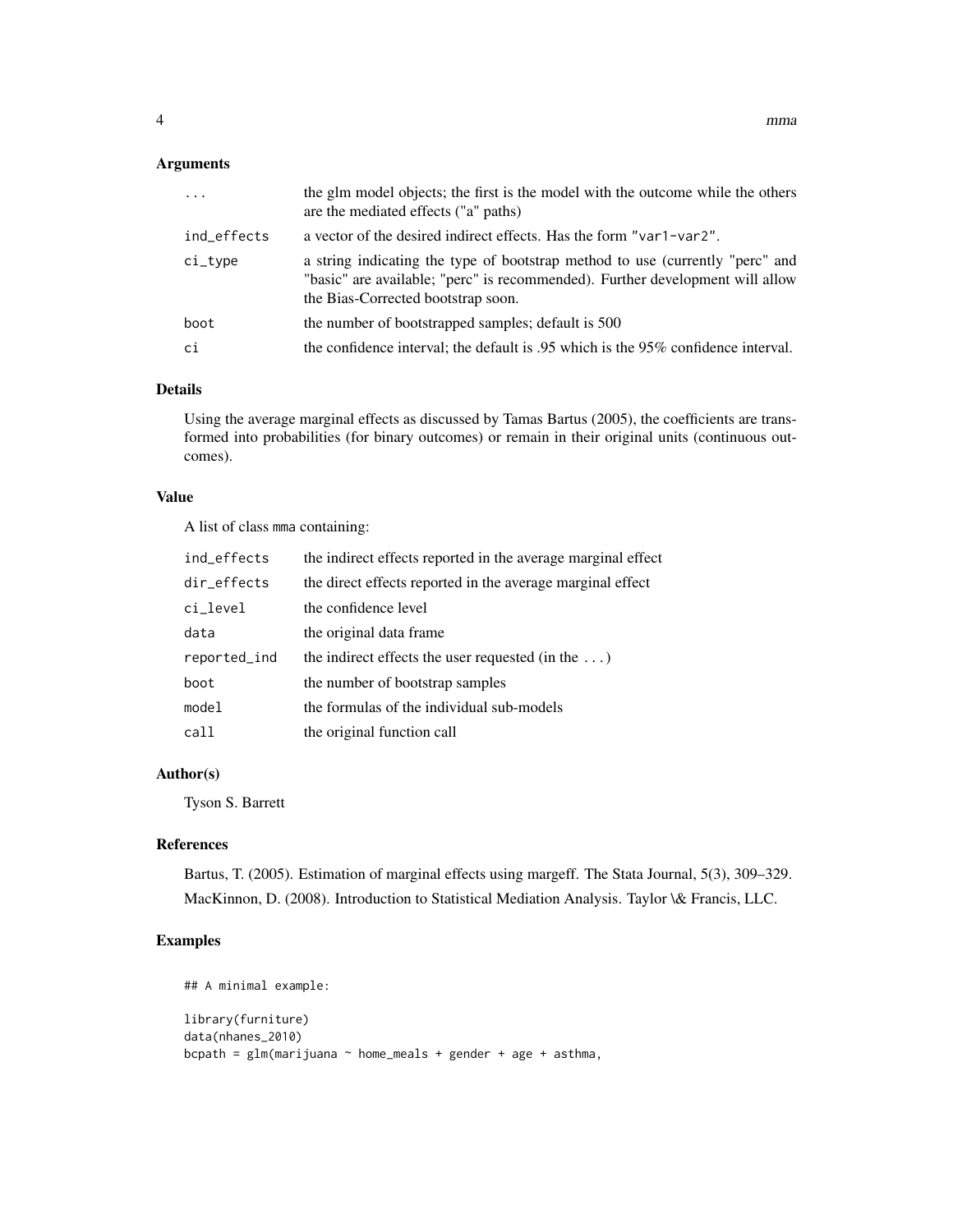#### <span id="page-4-0"></span>mma\_dir\_effects 5

```
data = nhanes_2010,family = "binomial")
apath = glm(home_meals \sim gender + age + asthma,
           data = nhanes_2010,family = "gaussian")
(fit = mma(bcpath, apath,
           ind_effects = c("genderFemale-home_meals",
                           "age-home_meals",
                           "asthmaNo-home_meals"),
           boot = 10))
```
mma\_dir\_effects *Direct Effects Extraction for MMA*

#### Description

Extracts the formulas from a mma object

#### Usage

```
mma_dir_effects(model)
```
#### Arguments

model mma fit object

mma\_formulas *Formula Extraction for MMA*

#### Description

Extracts the formulas from a mma object

#### Usage

mma\_formulas(model)

#### Arguments

model mma fit object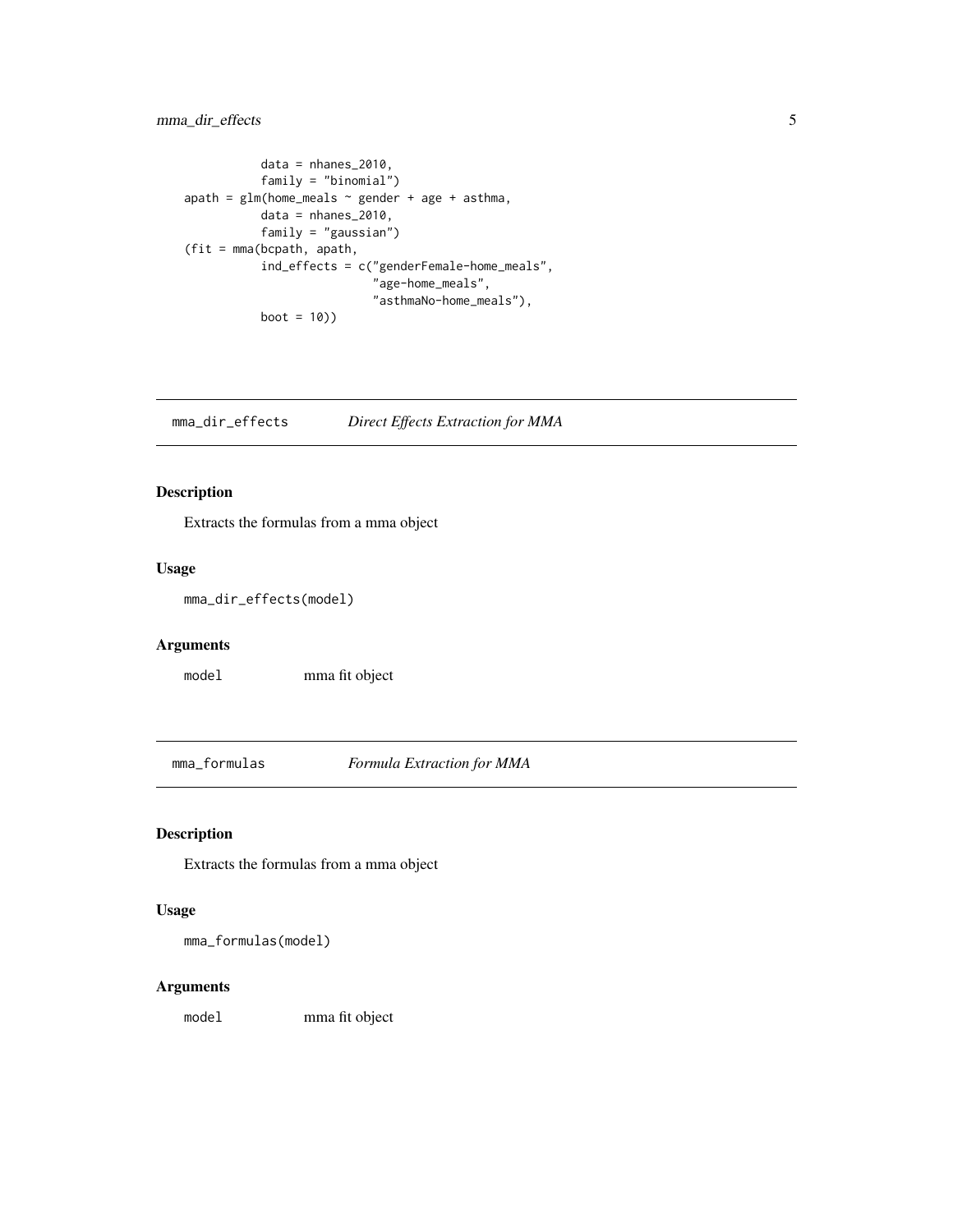<span id="page-5-0"></span>

#### Description

Extracts the formulas from a mma object

#### Usage

mma\_ind\_effects(model)

#### Arguments

model mma fit object

mma\_std\_dir\_effects *Standardized Direct Effects Extraction for MMA*

#### Description

Extracts the formulas from a mma object

#### Usage

mma\_std\_dir\_effects(model)

#### Arguments

model mma fit object

mma\_std\_ind\_effects *Standardized Indirect Effects Extraction for MMA*

#### Description

Extracts the formulas from a mma object

#### Usage

```
mma_std_ind_effects(model)
```
#### Arguments

model mma fit object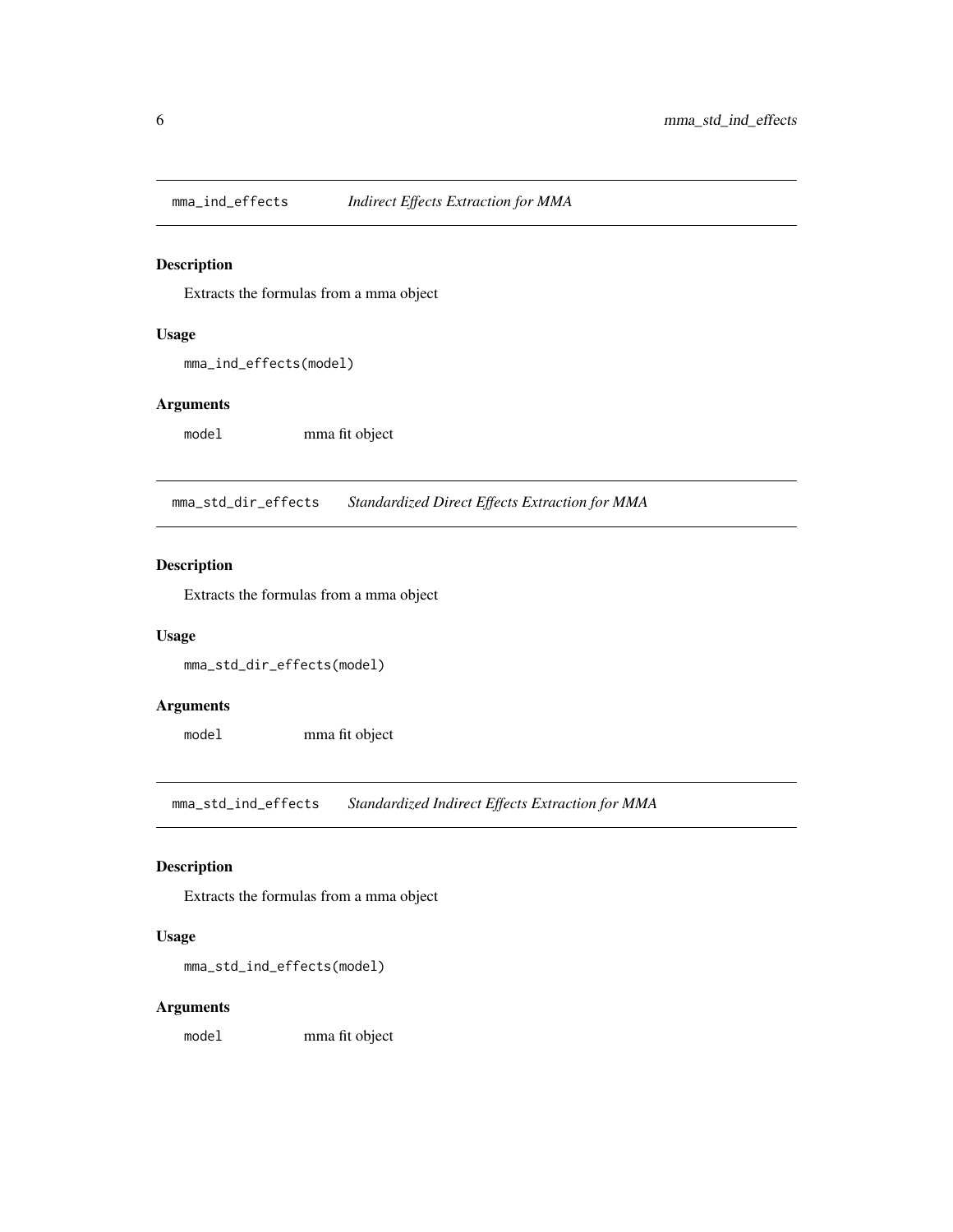<span id="page-6-0"></span>

#### Description

To obtain the percent of the total effect that is mediated through the specified indirect path: indirect  $/$  (total)  $*$  100.

#### Usage

perc\_med(model, effect)

#### Arguments

| model  | mma fit object                                        |
|--------|-------------------------------------------------------|
| effect | the indirect effect to be compared to its direct path |